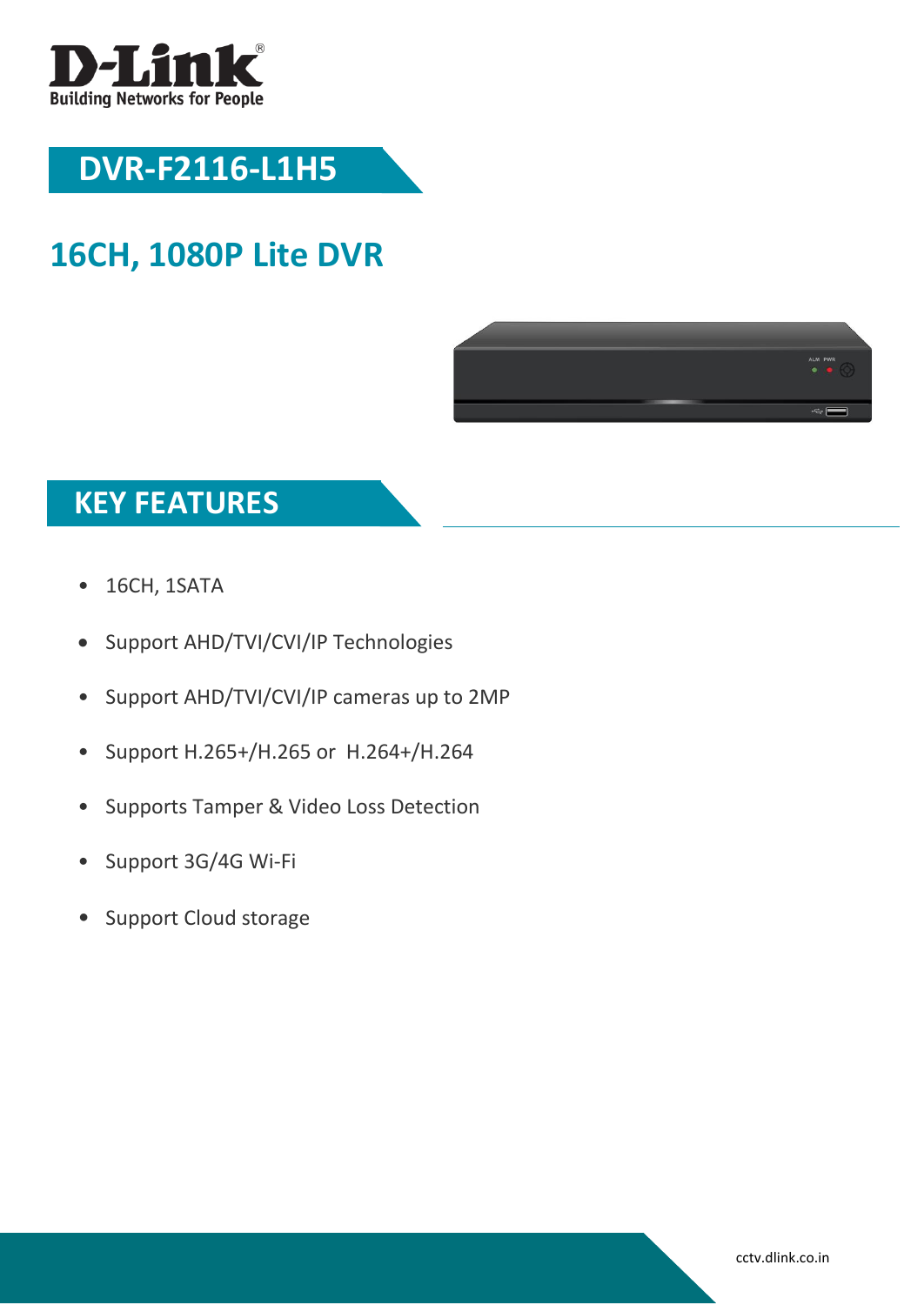# **DVR-F2116-L1H5** 16CH, 1080P Lite DVR



### INTERFACE SPECIFICATION

| <b>VIDEO &amp; AUDIO INPUT</b>  |                                                                                                        |  |
|---------------------------------|--------------------------------------------------------------------------------------------------------|--|
| Video Input                     | 16ch BNC interface (1.0Vp-p, 75 $\Omega$ )                                                             |  |
| TVI / CVI /AHD                  | 1080P, 720P                                                                                            |  |
| <b>IPC</b>                      | Up to 16ch<br>Resolution up to 2MP                                                                     |  |
| <b>Audio Input</b>              | 1-ch, RCA (2.0 Vp-p, 1 KΩ)                                                                             |  |
| Two way Talk                    | 1-ch, multiplex with Audio Input (RCA))                                                                |  |
| <b>VIDEO &amp; AUDIO OUTPUT</b> |                                                                                                        |  |
| HDMI                            | 1ch, resolution:<br>1920×1080/60Hz,1280×1024/60Hz, 1280×720/<br>60Hz                                   |  |
| VGA                             | 1ch, resolution:<br>1920×1080/60Hz,1280×1024/60Hz, 1280×720/6<br>0 <sub>Hz</sub>                       |  |
| <b>Audio Output</b>             | 1-ch, RCA (Linear, $1k\Omega$ )                                                                        |  |
| <b>RECORDING</b>                |                                                                                                        |  |
| Compression                     | H.264/H.264+/H.265/H.265+                                                                              |  |
| <b>Resolution</b>               | 16ch 1080P Lite@12fps; 960H/D1/CIF real time                                                           |  |
| Frame Rate(fps)                 | 1fps-12fps                                                                                             |  |
| <b>Video Bit Rate</b>           | 11Kbps-2291Kbps                                                                                        |  |
| Record Mode                     | Manual, Schedule, Alarm                                                                                |  |
| <b>Audio Compression</b>        | G.711a                                                                                                 |  |
| Audio Bit Rate                  | 64Kbps                                                                                                 |  |
| <b>PLAYBACK &amp; BACKUP</b>    |                                                                                                        |  |
| Playback Mode                   | Normal/Time Division/ Label/ Event/ Picture<br>Playback                                                |  |
| <b>Playback Rate</b>            | 16ch Playback                                                                                          |  |
| <b>Backup Mode</b>              | <b>USB Device/Network</b>                                                                              |  |
| <b>CLOUD FUNCTION</b>           |                                                                                                        |  |
| <b>Cloud Storage</b>            | Support                                                                                                |  |
| <b>Cloud Upgrade</b>            | Support                                                                                                |  |
| <b>NETWORK</b>                  |                                                                                                        |  |
| <b>Ethernet</b>                 | 1 RJ-45 10 /100 Mbps self-adaptive<br><b>Ethernet interface</b>                                        |  |
| <b>Network Function</b>         | HTTPs, HTTP, TCP/IP, IPv4, UPnP, Onvif2.6, RTS<br>P,RTCP,UDP,SMTP,IGMP,NTP,DHCP,DNS,DD<br>NS, FTP, P2P |  |
| <b>Smart Phone</b>              | IOS(iPhone, iPad), Android(Phone, Pad)                                                                 |  |